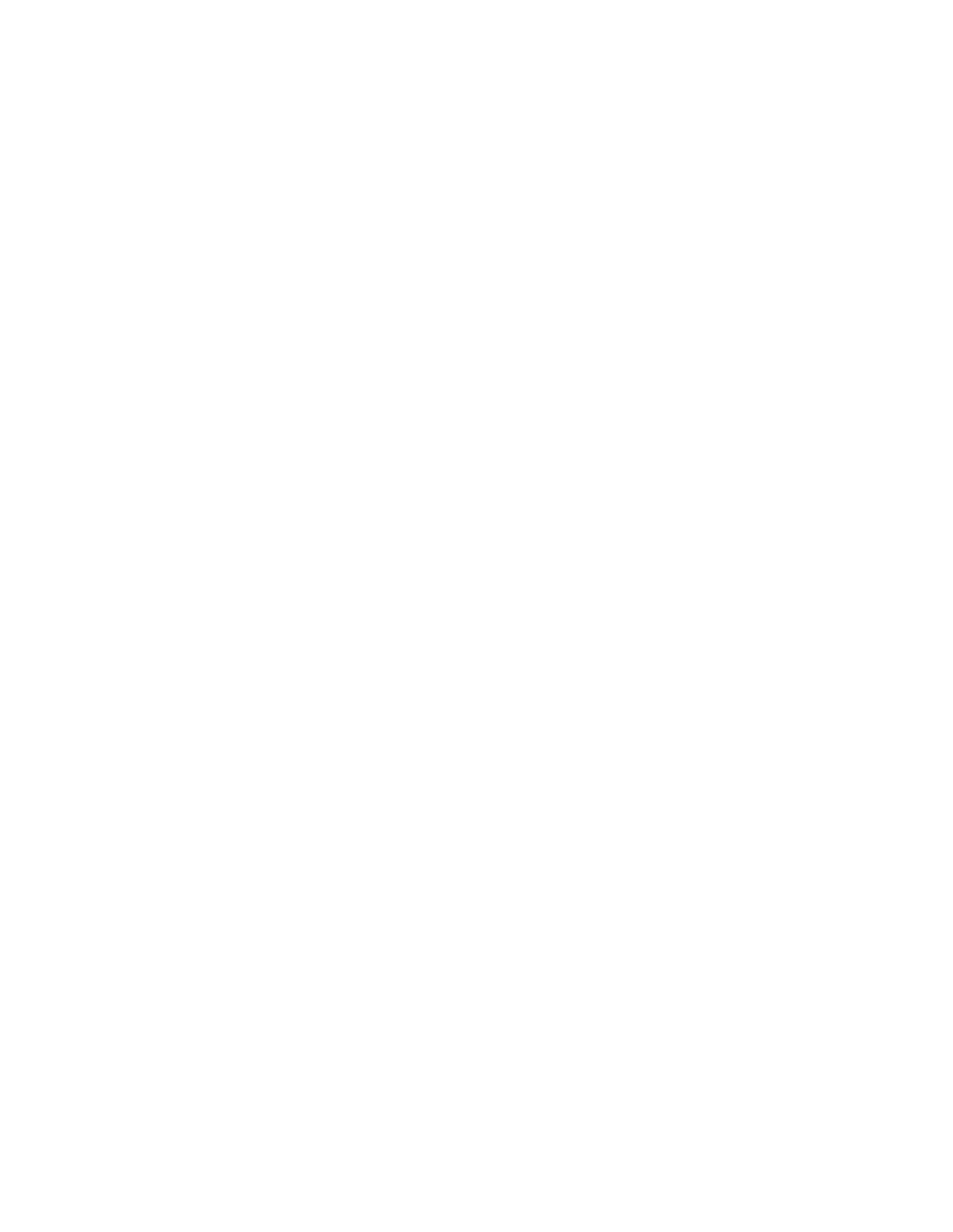Monitoring and Analysis Plan Study 26 Effect of Altered Flow Regime on Channel Morphology in Reach 1A

### **Status**

Given the long term nature of channel change the topographic monitoring effort is ongoing.

## **Data Collection**

Channel topography monitoring efforts did not occur during the first half of 2013. Monitoring will continue in Summer 2013 and thereafter until trends in channel change with discharge are distinguished.

## **Key Findings**

Local to Riffle Clusters 38 and 40, RM 260.7 and 261.6, respectively, previous monitoring results indicate localized bank erosion, scour, and deposition occur at sub-1.5 annual return interval flows.

During the 2011 peak flows, more extensive bank erosion occurred at the downstream end of Ledger Island to as much 15m back and along 50m of bank. These banks are providing a sand supply to the river. Previously, this bank was not monitored but aerial photos can be used due to the significant erosion that occurred at this location. Given the significant volume of sediment supplied from this location this bank was recently surveyed and will be monitored in the future to determine sediment supply rate with discharge.

### **Reports and Schedule**

To date, data and results have been presented in the previous Annual Technical Reports. The final report will describe a comparison of monitored bed and bank changes with 2d hydraulic model output. The final deliverable is intended to be a predictive tool for (1) estimating sand supply to specific sites of interest (e.g. spawning gravels), and (2) suggesting how the channel geometry will respond to different flow scenarios. Each of these aspects will be informative to management of the aquatic habitat within the spawning reach.